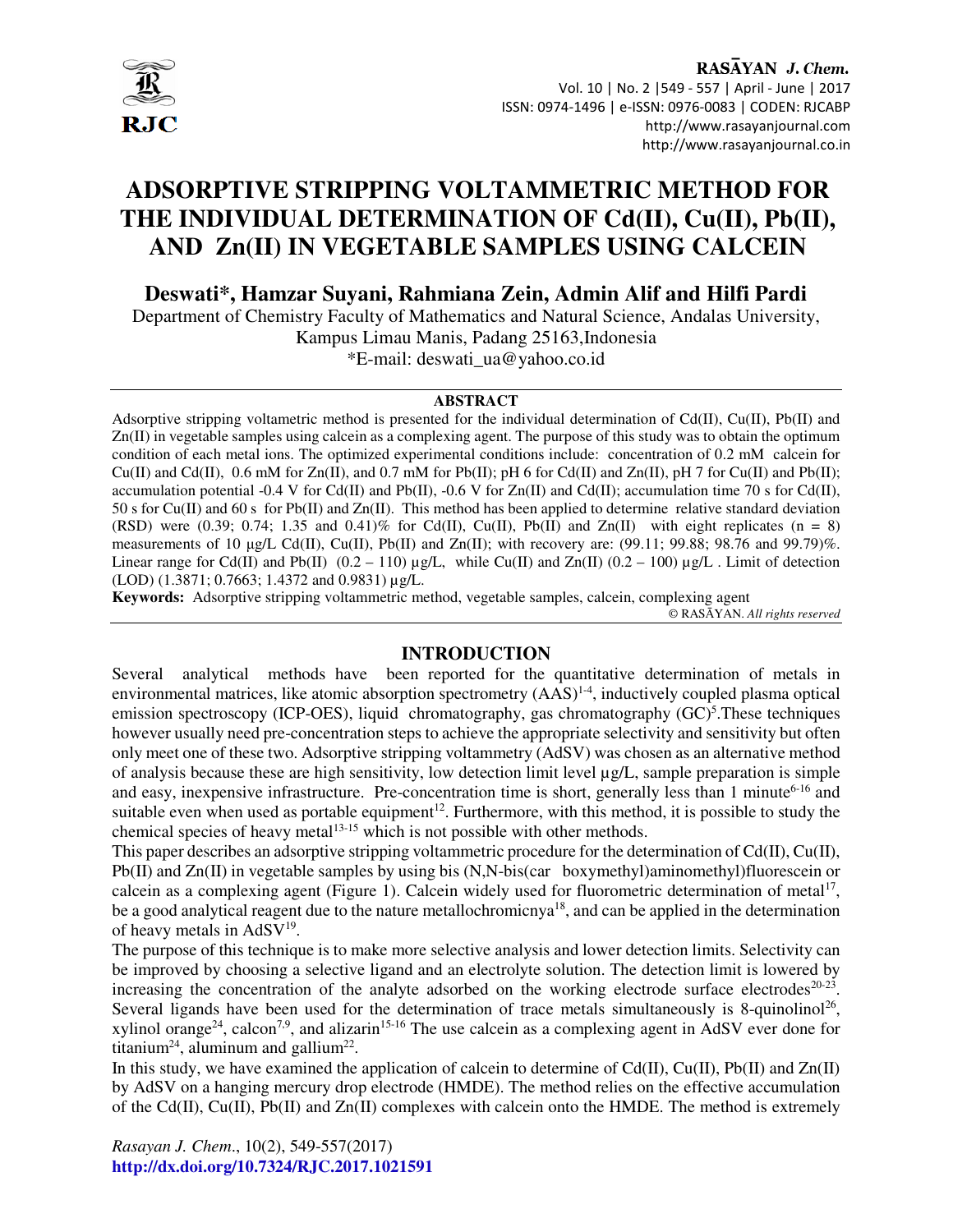# RASAYAN J. Chem.

Vol. 10 | No. 2 |549 - 557 | April - June | 2017

sensitive and selective for the determination of trace metals of  $Cd(II)$ ,  $Cu(II)$ ,  $Pb(II)$  and  $Zn(II)$  in vegetable samples and optimum results are compared with the atomic absorption spectrometric method.

The parameters studied were: the effects of calcein concentration, pH, accumulation potential, accumulation time, relative standard deviation (RSD), recovery, and a limit of detection (LOD). The method at optimum condition was applied for the direct determination of Cd(II), Cu(II), Pb(II), and Zn(II) in vegetable samples such as cabbage, eggplant, cauliflower, and broccoli.



## Fig.-1: Calcein-M+2

# **EXPERIMENTAL**

#### **Material and Instruments**

The materials used were: NH<sub>4</sub>Cl, calcein, HNO<sub>3</sub>, HCl, acetate buffer, NH4OH, nitrogen gas, doubly distilled water, Whatman filter paper and vegetable samples (cabbage, cauliflower, eggplant and broccoli.). Various chemicals were purchased from Merck and the aqueous solution of Cd(II), Cu(II), Pb(II), and Zn(II) 1000 mg/L were prepared by using the analytical grade Merck product.

The instrument used in this study were: 797 Computrance with Metrohm HMDE working electrode, are reference electrode Ag/AgCl/KCl 3M and the Pt electrode as auxiliary electrode, pH meter models 80 Griffin (Griffin & George Lough-borough, UK), analytical balance Mettler AE 200, Toledo OH-USA and glassware commonly used in laboratory.

#### **General procedure**

The purpose of this research was to obtain the optimum condition of each metal ion  $Cd(\Pi)$ ,  $Cu(\Pi)$ ,  $Pb(\Pi)$ , and  $Zn(II)$  by AdSV. The procedure used in this research according to the reported previously<sup>6-16</sup>.

Samples of vegetables were used in this study are cauliflower, cabbage, eggplant, and broccoli. Before the specified metal content of  $Cd(II)$ ,  $Cu(II)$ ,  $Pb(II)$  and  $Zn(II)$  are determined once the water content, then does wet destruction with the addition of nitric acid pa and perchloric acid pa. Each sample weighed 0.5000 g carefully dried and crushed, put in a flask digestion/Kjeldahl flask. Furthermore, do wet destruction with the addition of 5 mL of concentrated nitric acid and 0.5 mL of concentrated perchloric acid, shaken and left overnight. Furthermore, heated at block digestor started with a temperature of 100<sup>o</sup>C, after the yellow steam discharged elevated temperature up to 200°C. Destruction ended when already out of white vapor and liquid in the flask remained about 0.5 mL, cooled and diluted with double distilled water and matched into a 50 mL volume, shaken until homogeneous and left overnight and filtered with Whatman 4127. The clear solution is ready determined the metal content of  $Cd(II)$ ,  $Cu(II)$ ,  $Pb(II)$  and  $Zn(II)$  with AdSV tools and AAS as a comparison.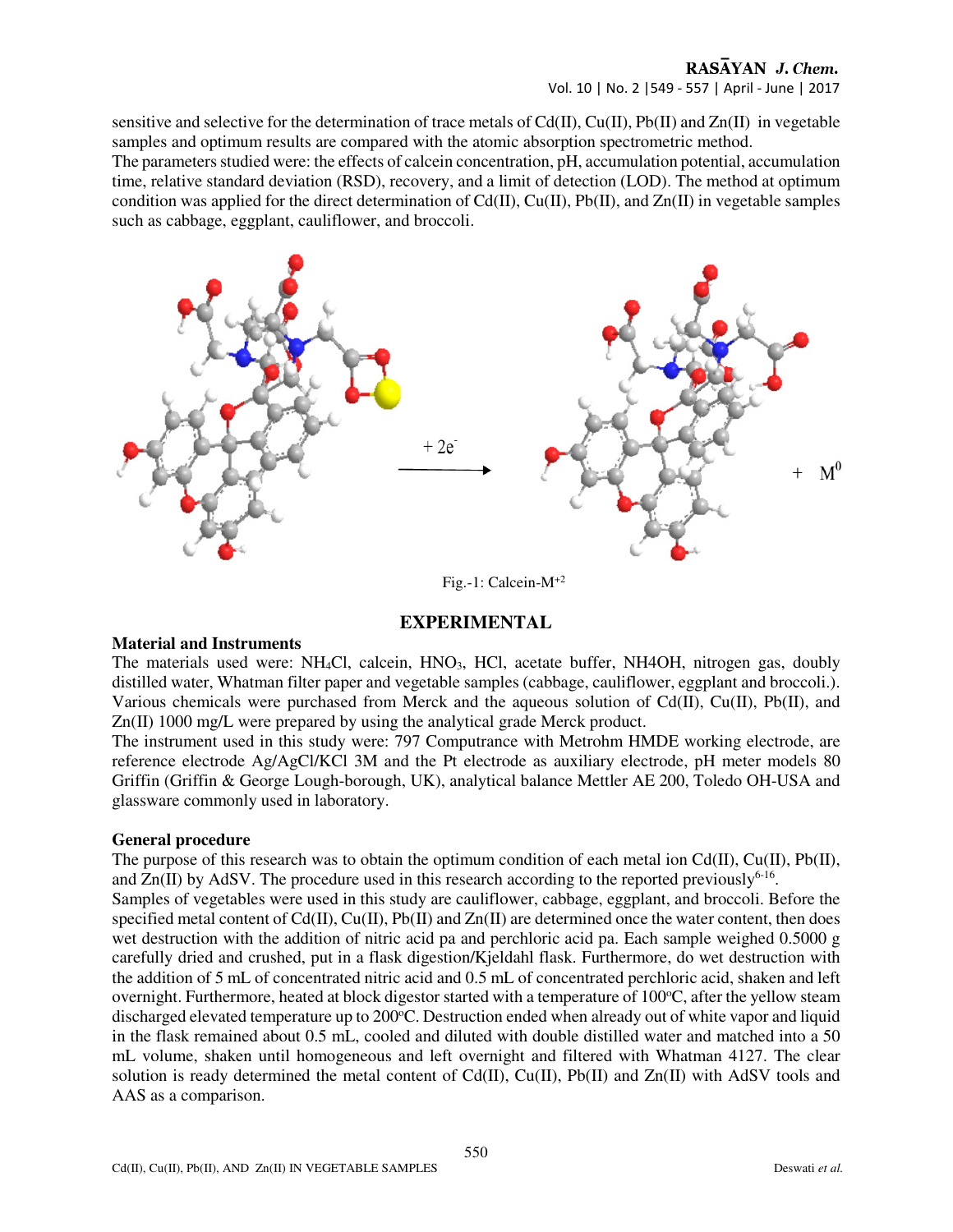#### **Detection Method**

Determination of the limits of detection (LOD) is done by calculating the concentration obtained from the measured peak current of each standard solution of metal ions Cd(II), Cu(II), Pb(II) and Zn(II) using optimum conditions obtained from each of the metal ions. Then calculate the average value and the standard deviation relative. The limit of detection is calculated from three times the standard deviation (3σ/B) divided by the slope of each standard solution of metal ions  $Cd(II)$ ,  $Cu(II)$ ,  $Pb(II)$  and  $Zn(II)$ .

The Linear range measurement is done by measuring each peak flow of 10 mL of the standard solution of Cd(II), Cu(II), Pb(II) and Zn(II) concentrations in the range between  $(0 -130)$  ug/L at the optimum measurement conditions have been obtained previously.

# **RESULTS AND DISCUSSION**

## **The Effects of Calcein Concentration**

This study conducted to determine the relationship between the concentration calcein with a peak current of each standard solution Cd(II), Cu(II), Pb(II) and Zn(II)  $10\mu g/L$  with accumulation potential -0.4 V for Cd(II), Cu(II), Pb(II) and for Zn(II), accumulation time of 60 s, a pH of 7 for Cd(II), Cu(II), Pb(II) and Zn(II) and the effects of calcein concentration.

From Figure-2 can be seen, the peak current for each ion Cd(II), Cu(II), Pb(II) and Zn(II) did not increase in peak current with increasing concentrations of calcein especially for metal ions Pb(II), except for Cu(II) peak current generated a significant increase in concentrations above 0.1 mM calcein. For Cd(II) and Zn(II) the highest peak currents generated at a concentration of 0.6 mM calcein medium for ions Pb(II) of 0.7 mM. This happens because there are ions  $Cd^{2+}$  and  $Zn^{2+}$  are yet to form complex compounds with calcein and at concentrations above 0.6 mM calcein decrease peak current.



Fig.-2: Calcein concentration curves to the peak current (Ip)

Condition:

Cd: 10 µg/L; 0.2 mL Calcein; 0.2 mL KCl 0.1 M; potensial -0.4 V; time 60 s, pH 7 Cu : 10 µg/L; 0.2 mL Calcein ; 0.2 mL KCl 0.1 M; time 60 s; potensial -0.4 V; pH 7 Pb : 10 µg/L; 0.2 mL Calcein ; 0.2 mL KCl 0.1 M; time 60 s; potensial -0.4 V; pH 7. Zn: 10 µg/L; 0.2 mL Calcein; 0.2 mL KCl 0.1 M; potensial-0.4V; time 60s; pH 7.

This condition because the competition between ligands adsorbed on the surface of the electrode in the deposition phase (pre-concentration) and form complexes with metal ions. The peak current is generated, as a result of the reduction of metal-ligand complexes are adsorbed on the surface of the working electrode to the stripping phase. The peak current generated is dependent on the concentration calcein used. The higher the concentration calcein increasingly difficult given the metal-ligand complex is reduced so that the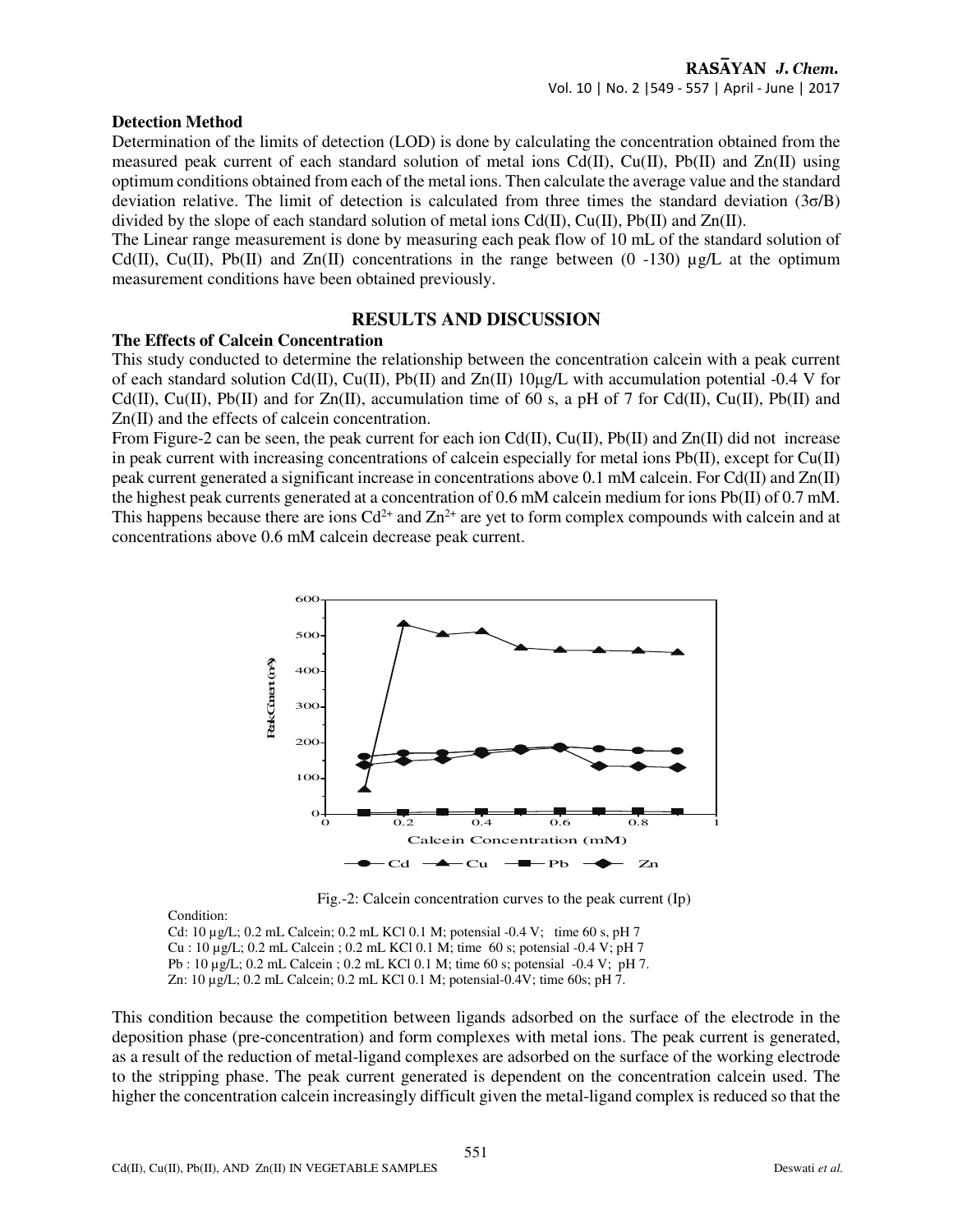peak current is generated is getting smaller. As for the metal ions Pb(II) an increase in the flow of nonsignificant, this is due to the formation of complex Pb-calcein not perfect so that the peak current is generated is relatively small compared to metal ions  $Cd(II)$ ,  $Cu(II)$  and  $Zn(II)$ . The resulting peak currents increased from calcein concentration of (0.1-0.7)mM, this indicates the complex formation of Pb(II) with calcein increasing. At concentrations above 0.7 mM calcein decrease peak current, the possibility of competition between the complexing as a ligand for binding to metal ions that flow downhill. For that concentration of 0.6 mM calcein selected as the optimum conditions Cd(II) and Zn(II), 0.2 mM of Cu (II) and 0.7 mM of Pb (II). At the optimum concentration, metal ions and complexing (calcein) have completed perfectly so as to provide optimum flow.

# **The Effects of pH**

The reaction between the metal ions  $Cd(II)$ ,  $Cu(II)$ ,  $Pb(II)$  and  $Zn(II)$  with calcein as a complexing agent influenced by the pH 8. In the AdSV, at this stage of pre-concentration reaction between the metal ion complexes with ligands, after complex formed is adsorbed on the surface of the working electrode. Reaction process described in reaction (1):

 $M^{n+} + nL \leq MLn(diss)$  (1)

 $MLn(diss) \rightarrow MLn(ads)$ At this stage of stripping, given the potential towards more negative quickly so that the metal-ligand complexes are adsorbed on the electrode is reduced forming  $nL^-$  and  $M^o$ , like reaction (2):

 $MLn(Hg)$  + ne  $\rightarrow M^0+nL^-$ 

(2)

At the time of the reduction reaction (2), measured peak current is proportional to the concentration of the analyte in solution.

The effects pH on the complex formation between ion  $Cd(II)$ ,  $Cu(II)$ ,  $Pb(II)$  and  $Zn(II)$  ions with calcein phase deposition (pre-concentration). At the proper pH conditions is expected that more complex Cdcalcein, Cu-calcein, Pb-calcein and Zn-calcein that occur on the surface of the electrode so that it will produce an optimum peak current at the time of measurement.

The Effects pH on peak current (Ip) studied each of the standard solution Cd(II), Cu(II), Pb(II) and Zn(II) with a concentration of 10  $\mu$ g/L, with a variation of pH of 3-9. Figure-3 shows that the high peak current is influenced by the pH of each metal ion. At pH  $3-7$ , Cu(II) and Pb(II) high peak currents generated increased, while for ion Cd(II) and Zn(II) until the pH of 6. This is due to the increasing pH solution, the more ions  $Cd(II)$ ,  $Cu(II)$ ,  $Pb(II)$  and  $Zn(II)$  in the form of free ions. As a result, the ions trapped on the surface of the working electrode and the metal complex-forming calcein, so that the resulting of peak currents increase. The pH also affects the stability of the complex formed, will also affect the concentration of the analyte deposited on the working electrode at the same peak current is generated. High peak current optimum occurs at pH 6 for ion Cd(II) and Zn(II) and pH 7 for Cu(II) and Pb(II) due to the pH of the ions are in the form of ions freely in large numbers so many ions  $Cd(II)$ ,  $Cu(II)$ ,  $Pb(II)$  and  $Zn(II)$  which is stuck on the surface of the electrode so as to form a complex with calcein<sup>8</sup>.

At pH (7-9) peak flow has decreased, this was due to complex formation between ion  $Cd(II)$ ,  $Cu(II)$ ,  $Pb(II)$ and Zn(II) with calcein be disturbed by the presence of OH ions are increasingly many in solution with increasing pH. At high pH, metal ions will predominantly react with OH<sup>-</sup> ions to form metal hydroxide so that the metal ions that react with calcein be reduced. At a certain pH, metal ions to form hydroxides and precipitate, consequently resulting current is getting smaller. Therefore a pH of 6 as the optimum pH for the determination of Cd(II) and Zn(II), while for Cu(II) and Pb(II) at pH 7.

# **The Effects of Accumulation Potential**

The relationship between accumulation potential with peak current of Cd(II), Cu(II), Pb(II) and Zn(II) were tested on the range (-0.1 to -1.1) V. Accumulation potential is a potential at the time of the analyte deposited on the working electrode. The result can be seen in Figure-4 below.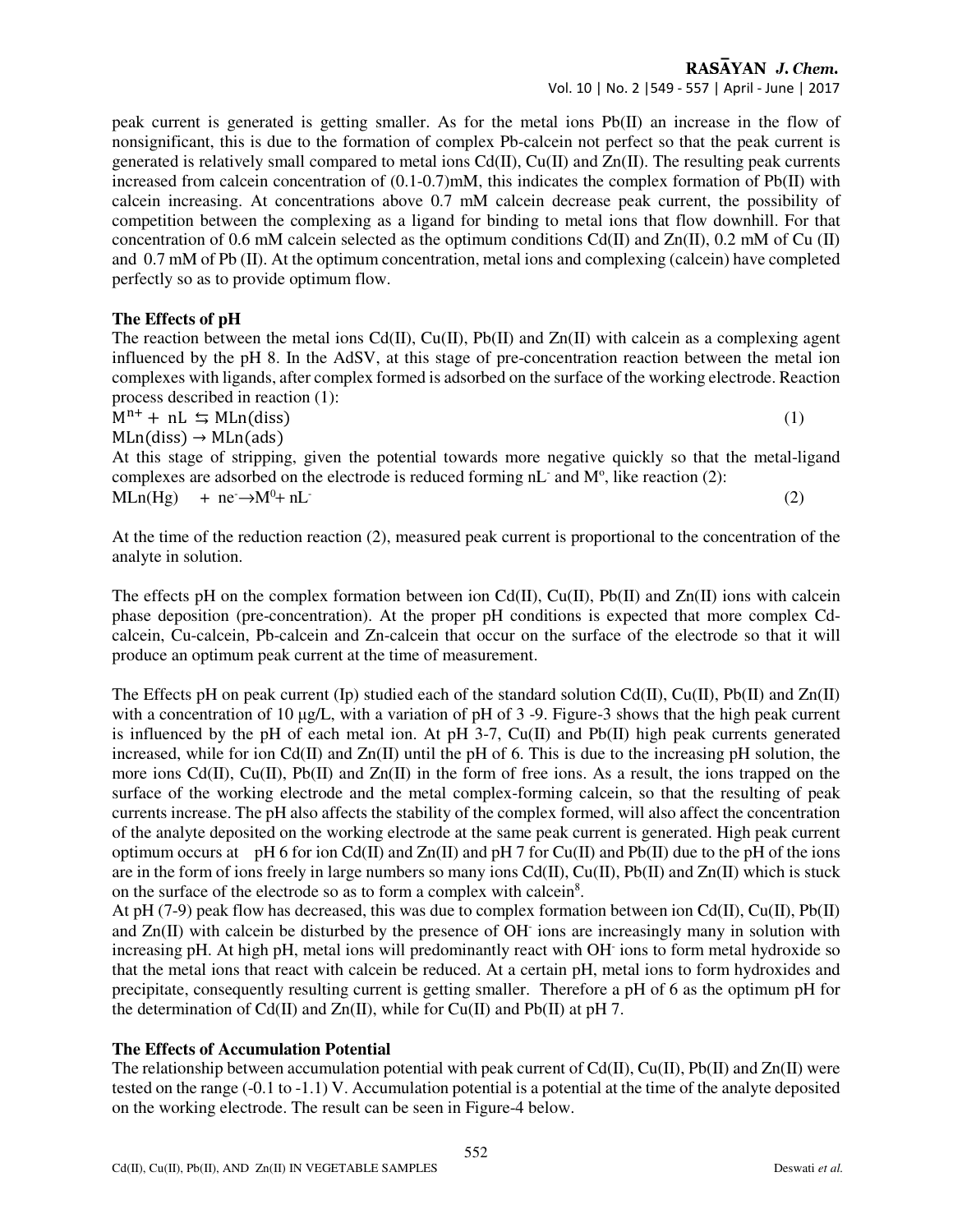# RASAYAN J. Chem. Vol. 10 | No. 2 |549 - 557 | April - June | 2017

In Figure-4, can be seen on any accumulation potential variations tested, provides peak current values are different. For metal ion Cd(II) and Pb(II) at a potential of  $(0.1 - 0.4)$  (V) vs peak currents with the resulting increase, for Cu(II) on the potential range (-0.1 to -0.9) V, while for ions  $Zn(II)$  at a potential of (-0.6 to -0.1) V. This suggests a process of deposition (accumulation) analyte complex on the surface of the working electrode is maximum. At potential -0.4 V for Cd(II) and Pb(II), -0.9 V for Cu(II) and -0.6 V for Zn(II) is selected as the optimum potential for the determination of each metal ion in future studies.



Fig.-3: pH variation curves of the peak current (Ip)

Condition: Cd : Cd 10 µg/L; Calcein 0.6 mM ; KCl 0.1 M; time 60 s; potensial -0.4 V. Cu : Cu 10 µg/L; Calcein 0.2 mM ; KCl 0.1 M; time 60 s potensial -0.7 V. Pb : Pb 10 µg/L; Calcein 0.7 mM ; KCl 0.1 M; time 60 s, potensial -0.4 V. Zn: Zn 10 µg/L; Calcein 0.6 mM: KCl 0.1 M: time 60 s, potensial -0.4 V.

# **The Effects of Accumulation Time**

The accumulation time is the time when the analyte accumulated or deposited on the surface of the working electrode hanging mercury drops electrode (HMDE). The effects on the deposition time when the accumulation phase (pre-concentration). At this stage of the accumulated time pre-concentration useful to improve sensitivity and lower detection limits<sup>22</sup>. The length of time the accumulation of Cd(II), Cu(II), Pb(II) and Zn(II) affect the stability of the complex formed on the electrode surface. In this study, conducted to determine the relationship between the accumulation time with a peak flow tested, with varying time accumulated as follows: (20; 30; 40; 50; 60;70; 80; 90 and 100) s. Figure 5, shows that the long time accumulation effect on the high peak current of  $Cd(II)$ ,  $Cu(II)$ ,  $Pb(II)$ , and  $Zn(II)$ . High peak current increases in the accumulated time that the longer, because the ion  $Cd(II)$ ,  $Cu(II)$ ,  $Pb(II)$  and  $Zn(II)$  which accumulates and is tied with calcein on the surface of the working electrode is also more and more until it is saturated, because the entire calcein has bonded with  $Cd(II)$ ,  $Cu(II)$ ,  $Pb(II)$  and  $Zn(II)$  ions.

In measuring the accumulation time  $(20 - 60)$  s increment peak current produced is not so great, especially for a peak current of  $Cd(II)$ ,  $Cu(II)$ . and  $Pb(II)$ . This is because the ions of  $Cd(II)$ ,  $Cu(II)$  and  $Pb(II)$ , which accumulates in the working electrode is still small. The peak current increased slightly in accumulation time  $(70 - 90)$  s. At accumulation time 90 s increased peak currents generated quite high particularly for Cu(II) and Pb(II), and used as the optimum accumulation time for subsequent determination of Cu(II) and Pb(II), while for Cd(II) 70 s. The accumulation time over 90 s does not happen again increase in the peak current, in fact, decreased. Time accumulation (deposition) longer will cause the electrode saturated.

Figure-5, accumulation time  $(20 - 50)$  s, the peak current is generated to metal ions  $Zn(II)$  is quite high when compared to the three metal ions else, meaning large enough ions  $Zn(II)$  accumulated at the working electrode so that the current the resulting peak was also great. The accumulation time over 50 s does not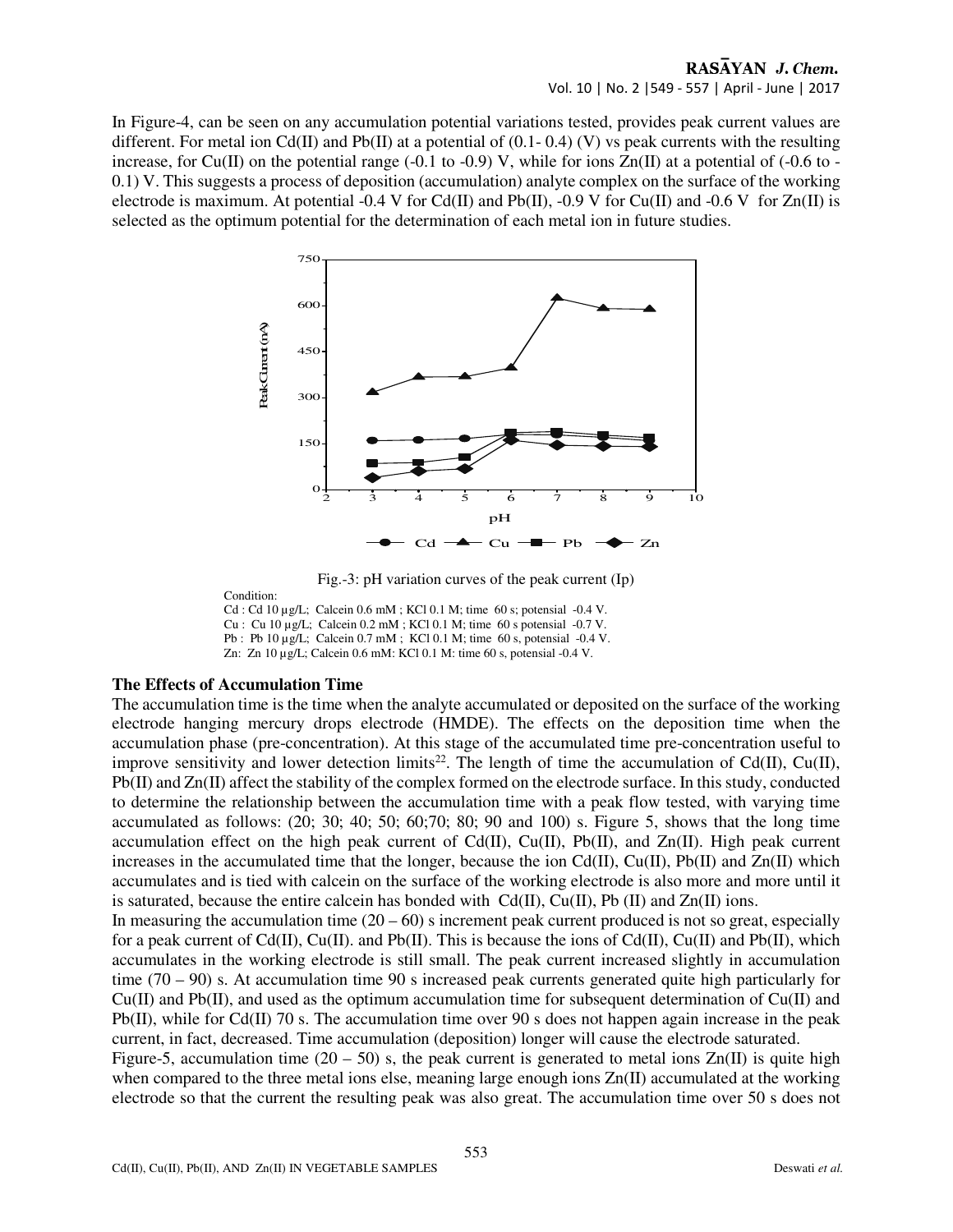happen again. A peak current rise has declined. This is because the working electrode where the process of accumulation has been saturated so that a current is generated also decreased. The accumulation time of 50 s is used as the optimum accumulation time for the determination of Zn(II).



Fig.-4: Curve accumulation potential relationship to the peak current (Ip)

Condition: Cd: Cd 10 µg/L; Calcein 0.6 mM; KCl 0.1 M; time 60; pH 6 Cu : Cu 10 µg/L; Calcein 0.6 mM ; KCl 0.1 M; time 60 s; pH Pb: Pb 10 µg/L; Calcein 0.6 mM; KCl 0.1 M; time 60; pH 6 Zn: Zn 10 µg/L; Calcein 0.6 mM; KCl 0.1 M; time 60 s, pH 6



Fig.-5: Curves time accumulation of the peak current (Ip)

Condition: Cd: Cd 10 µg/L; Calcein 0.6 mM; KCl 0.1 M; potensial -0.4V; pH 6 Cu: Cu 10 µg/L; Calcein 0.2 mM; KCl 0.1 M; potensial -0.9V; pH 7 Pb: Pb 10 µg/L; Calcein 0.7 mM; KCl 0.1 M; potensial -0.4V, pH 7 Zn: Zn 10 µg/L; Calcein 0, 6 mM; KCl 0.1 M; potensial -0.6V, pH 6

## **Measurement condition**

The optimum condition measurement metal ion  $Cu(II)$ ,  $Pb(II)$ ,  $Cd(II)$  and  $Zn(II)$  in vegetable samples by AdSV using calcein as a complexing agent as shown in Table-1. This condition is estimated as the best conditions for the determination of metal ions  $Cu(II)$ ,  $Pb(II)$ ,  $Cd(II)$  and  $Zn(II)$  in vegetable samples.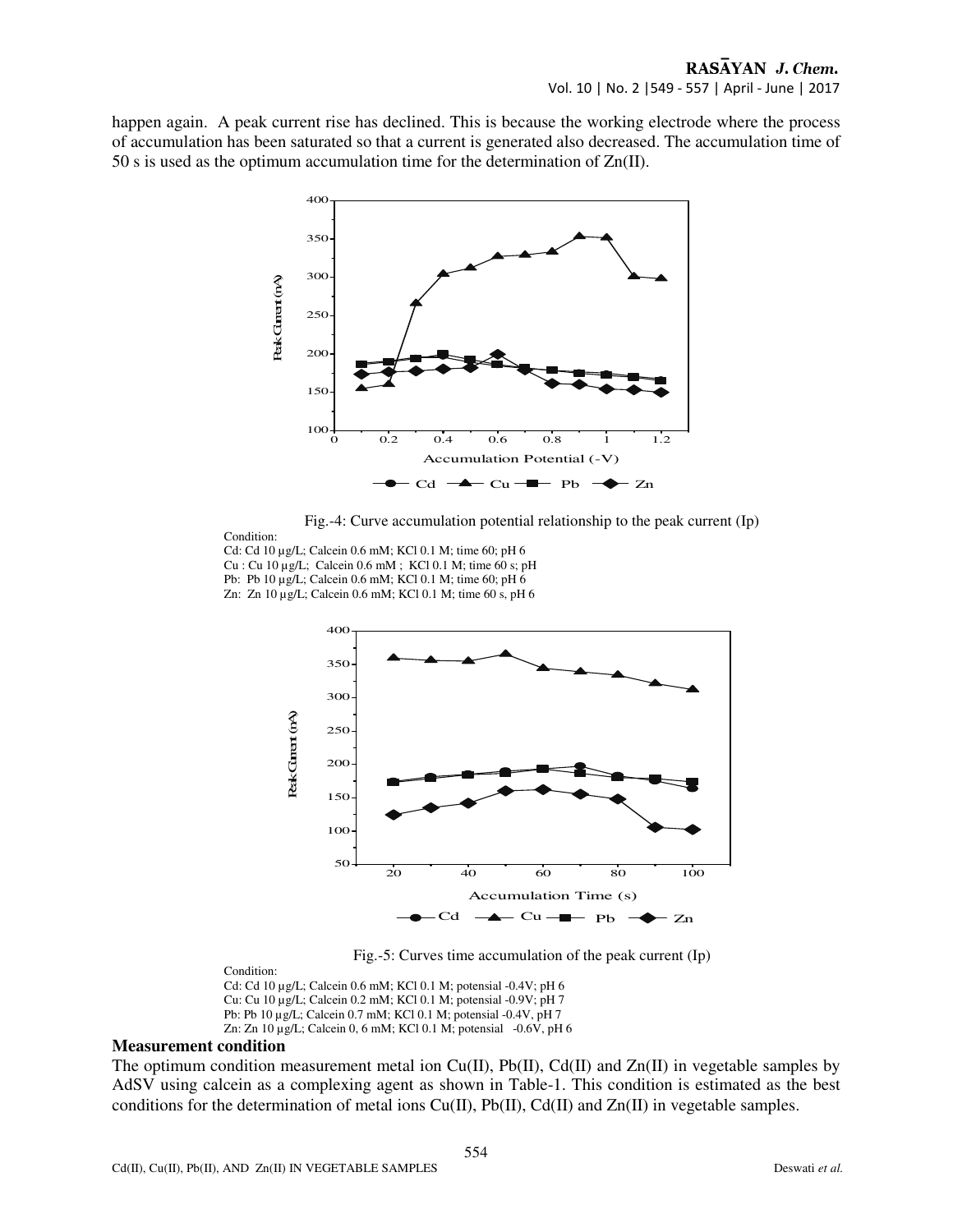| Parameter                   | Criteria                        | Optimum condition |            |            |            |
|-----------------------------|---------------------------------|-------------------|------------|------------|------------|
|                             |                                 | Cu(II)            | Pb(II)     | Cd(II)     | Zn(II)     |
| Suporting elektrolite       | NH <sub>4</sub> Cl, Buffer, KCl | KC <sub>1</sub>   | <b>KCl</b> | <b>KCl</b> | <b>KCl</b> |
| Calcein concentration (mM)  | $0.1 - 0.9$                     | 0.2               | 0.7        | 0.6        | 0.6        |
| pH                          | $3 - 9$                         |                   |            |            | O          |
| Accumulation time (s)       | $30 - 100$                      | 50                | 60         | 70         | 60         |
| Accumulation potential (-V) | $0.1 - 1.2$                     | 0.9               | 0.4        | 0.4        | 0.6        |
| Drop size Mercury           | $3 - 9$                         |                   |            |            | 8          |
| Stirrer speed (rpm)         | $200 - 3000$                    | 2000              | 2000       | 2000       | 2000       |
| Scan rate $(mV/s)$          | $200 - 1000$                    | 800               | 800        | 800        | 800        |

Table-1: The determination of the optimum conditions of metal ions Cu(II), Pb(II), Cd(II) and Zn(II) by AdSV using calcein as complexing agent

## **Relative Standard Deviation (RSD)**

The relative standard deviation is used to see the accuracy of this method under the same operating conditions. Determining the relative standard deviation is done in the optimum condition which has been obtained above, with eight replications (n=8) measurement standard solution of each Cd(II), Cu(II), Pb(II) and  $Zn(II)$  10 $\mu$ g/L are: 0.39; 0.74; 1.35 and 0.41%. According to the AOAC method28, the relative value of the standard deviation is less than  $8\%$  at a concentration of 10  $\mu\text{g/L}$ . That means these methods have a very high level of precision obtained for each metal RSD smaller than 8%.

# **Recovery**

Recovery was used to determine the level of accuracy of this method, the number of standard solutions of known concentration is added to the sample and then compared with the concentration of samples and standards are added. In this study the use of vegetable samples to determine recovery. Results of recovery Cd(II), Cu(II), Pb(II) and  $Zn(II)$  in the adsorptive stripping voltammetry at the optimum condition, are respectively: (99.11; 99.88; 98.76 and 99.79)%. According to the AOAC method, percent recovery for a solution with a concentration of 50  $\mu$ g/L is in the range of (70-110)%. That is, this method has high accuracy<sup>28</sup>.

# **Linear Range and Limit of Detection**

Under optimal conditions, it was found a linear relationship between the peak current with the concentration of each ion  $Cd(II)$ ,  $Cu(II)$ ,  $Pb(II)$  and  $Zn(II)$  was obtained. To verify the linear relationship between peak current and concentration of all four metal with four calibration curves were plotted under optimum conditions. Calibration equation, obtained by the method of squares is Ip =  $3,936C + 161.2$  (r2 = 0.986) for the determination of Cd(II), Ip = 4.327C + 303.6 (r2 = 0.988) to Cu (II), Ip = 5.012 C + 146 (r2 = 0.988) for Pb(II) and Ip = 2.521C + 113.5 ( $r2 = 0.985$ ) for Zn(II), where C is the concentration of the metal ion (µg/L), and Ip is the peak current (nA). Stripping current peaks complexes Cd-calcein, Cu-calcein, Pbcalcein and Zn-calcein found proportional to the concentration of each of Cd(II), Cu(II), Pb(II) and Zn(II) in the range of (0.2-135.0; 0.2-110.0; 0.2-100.0; 0.2 - 110.0) µg/L. The limit of detection is calculated from three times the standard deviation of the reference solution divided by the slope (3σ/B) under optimum conditions, which gained the detection limit respectively: (1.021; 0.987; 0.972 and 0.957)  $\mu$ g/L for Cd(II), Cu(II), Pb(II) and Zn(II).

# **Effects of other Cations and Anions**

Possible interference by other metals with the AdSV of Cd(II), Cu(II), Pb(II) and Zn(II) were investigated by the addition of the interfering ion to the solution of this metal using the optimized conditions. Based on the results, it was found that most of the foreign ions did not interfere for  $Cd(II)$ ,  $Cu(II)$ ,  $Pb(II)$  and Zn(II) determination (Table 2).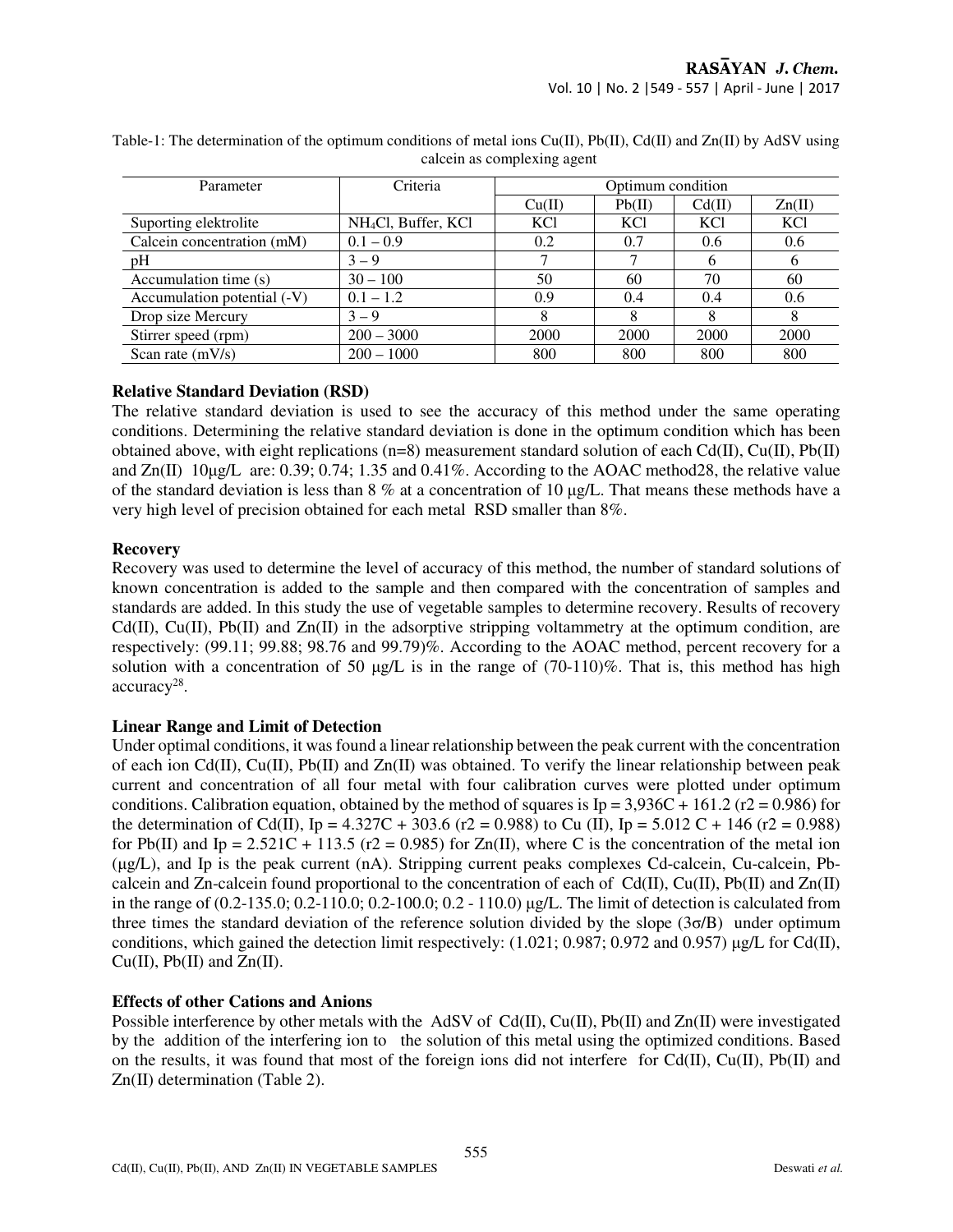RASAYAN J. Chem.

Vol. 10 | No. 2 |549 - 557 | April - June | 2017

| Interfering ions                                                                                                                                 | Tolerance limit (mg/L) |    |    |    |  |  |
|--------------------------------------------------------------------------------------------------------------------------------------------------|------------------------|----|----|----|--|--|
|                                                                                                                                                  | Cu                     | Ph | Cd | Zn |  |  |
| Na <sup>+</sup> , Al <sup>+</sup> , Ca <sup>+</sup> , Li <sup>+</sup> , K <sup>+</sup> , Ba <sup>2+</sup> , Cr <sup>+3</sup> ,Co <sup>2+</sup> , | 10                     | 10 |    |    |  |  |
| $Ni^{2+}$ , Cl <sup>-</sup> , F <sup>-</sup> , Br <sup>-</sup> , SO <sub>4</sub> <sup>2-</sup> , I <sup>-</sup>                                  |                        |    |    |    |  |  |
| $Cu2+$                                                                                                                                           |                        | 10 |    |    |  |  |
| $Pb^{2+}$                                                                                                                                        | 10                     |    |    |    |  |  |
| $Cd2+$                                                                                                                                           | 10                     |    |    | 10 |  |  |
| $Zn^{2+}$                                                                                                                                        |                        |    |    |    |  |  |
| $Fe3+$                                                                                                                                           |                        |    |    |    |  |  |

Table-2: Tolerance ratio of interfering ions in the determination of 10  $\mu$ g/Lof Cd(II), Cu(II), Pb(II) and Zn(II)

## **Application Method**

To evaluate the validity of the proposed method for the analysis of real samples, the proposed procedures applied to different samples of vegetables. The concentration of  $Cd(II)$ ,  $Cu(II)$ ,  $Pb(II)$  and  $Zn(II)$  in samples of vegetables were determined by standard addition method using the procedures recommended in optimum condition. The results in Table 3 show that the AdSV provide satisfactory results when compared to the method of Atomic Absorption Spectrophotometer (AAS).

Table-3: Comparison of the method of determination of  $Cd(II)$ ,  $Cu(II)$ ,  $Pb(II)$  and  $Zn(II)$  in the Vegetable samples

| Vegetable       | AdSV<br>$^{\prime}$ (mg/L) |        |          | $AAS$ (mg/L) |        |        |        |        |
|-----------------|----------------------------|--------|----------|--------------|--------|--------|--------|--------|
| Samples         | Cd(II)                     | Cu(II) | $Pb($ II | Zn(II)       | Cd(II) | Cu(II) | Pb(II) | Zn(II) |
| <b>Broccoli</b> | 3.764                      | 3.781  | 3.219    | 2.712        | 0.926  | 1.161  | 0.888  | . 238  |

# **CONCLUSION**

It can be concluded that optimum conditions of the measurement of each ion metals in AdSV are: concentration calcein optimum for Cu(II) 0.2 mM, Cd(II) and Zn(II) 0.6 mM, Pb(II) 0.7 mM, at pH 6 for Cd(II) and Zn(II), pH 7 for Cu(II) and Pb(II), accumulation potential  $-0.4$  V for Cd(II) and Pb(II), and accumulation potential -0.6 V for Zn (II); accumulation time Cd(II)  $70$  s, Cu(II) 50 s, Pb(II) and Zn (II) 60 s. In optimum conditions were obtained standard deviation with 8 repetitions ( $n = 8$ ) on the measurement of each standard solution Cd(II), Cu(II), Pb(II) and Zn(II),  $10 \mu g/L$  are: (0.39; 0.74; 1.35 and 0.41)% with recovery are:  $(99.11, 99.88, 98.76, and 99.79)\%$ , with a detection limit for Cd(II), Cu(II), Pb(II) and Zn(II) respectively: (1.02; 0.99; 0.97 and 0.96) µg/L. Tolerance limit selectivity method for the determination of  $Cd(II), Cu(II), Pb(II)$  and  $Zn(II)$  to interference of other ions is 10 mg/L, and the proposed method has been successfully applied to vegetables samples.

# **ACKNOWLEDGEMENT**

The authors would like to the Ministry of Research and Higher Education, which has funded this study, in accordance with the Agreement on Competitive Grants Number: 08/UN.16.17/PP.DD/LPPM/2017, April 7, 2017.

# **REFERENCES**

- 1. H.S. Ferreira, A.C. Santos, L.A. Portugal, A.C. Costa, M. Miro, and S.L. Ferreira, *Talanta*, **77**, 736(2008).
- 2. I. Baranowska, K. Srogi, A. Wlochowicz, and K. Szczepanik, *Polish J. Env. Stud*., **11**,467(2002).
- 3. M. Tuzen, *Analytical Letters*, **35**,1667(2002).
- 4. I. Karadjova, S. Girousi, E. Iliadou, and I. Stratis, *Microchim Acta*, **134**, 185(2000).
- 5. E. Vassileva, N. Furuta, and J. Fresenius, *Anal. Chem.,* **370**, 52(2001).
- 6. Deswati, C. Buhatika, H. Suyani, Emriadi and U. Loekman, *Int. J. Res.in Chem. and Env.,* **4**, 143(2014).
- 7. Deswati, H. Pardi, H. Suyani, and R. Zein, *Oriental J.Chem.,* **32**, 3071(2016).